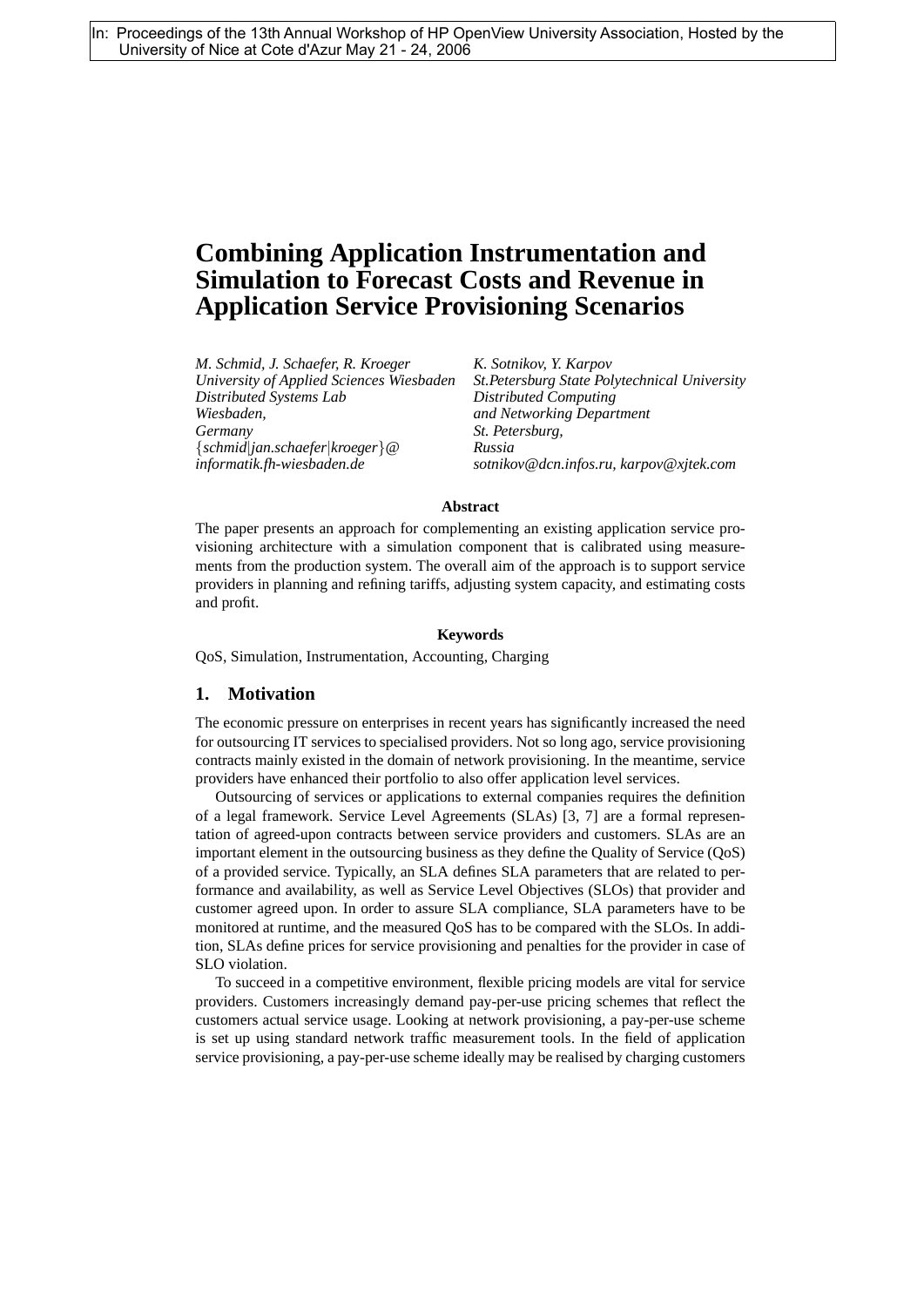per business transaction. However, currently often CPU and memory usage are utilised as resource level indicators for service usage, which results in coarse-grained monitoring of customer behaviour.

Currently, the importance of on-demand usage of services and resources raises massively. Providers start to build up whole data centres on a pay-per-use basis, where customers simply rent computing power or application usage based on agreed tariffs instead of buying physical machines. This trend is complemented by a virtualisation of data centre resources.

Independent from the kind of services they offer, providers are interested in predicting costs (caused by service usage) and revenue for optimising capacity planning and for estimating the impact of pricing changes on the overall revenue.

[1] define an architecture for Management by Business Objectives (MBO) that predicts the impact of management decisions on the compliance with previously defined SLOs. As a result, the architecture proposes the most promising course of action.

In contrast to that, we present an approach that combines application instrumentation with simulation in order to help service providers in forecasting future developments. The approach is currently tested in a lab environment, using a fully performance-instrumented, multi-tier architecture for running e-business applications.

Section 2 describes a distributed e-business application setting that is attached to a charging and accounting architecture for distributed services. In section 3, we describe our current simulation approach. Section 4 presents a prototypical implementation of the architecture and summarises next steps.

# **2. Accounting Architecture and Test-bed**

The University of Applied Sciences in Wiesbaden developed a flexible architecture for business transaction-based charging and accounting of distributed applications [6]. The architecture allows to define customer - provider relationships using tariffs and SLAs. Tariffs may be defined based on business transactions, which are measured within the application environment. A tariff may define a complex pricing scheme. Associations between tariff and prices contain pricing conditions that control the selection of relevant prices. SLA violations on the provider side might lead to price reductions or even penalty payments.

A second part of the architecture deals with detailed accounting of service provisioning costs on the provider side. Provisioning costs may be defined as a combination of usage costs, licensing costs, costs of purchase, and so on. Usage costs are based on the same measurements that are used in tariffs for charging per business transaction.

Main benefits of the architecture are the possibility to combine business-oriented and technical view of a service-provisioning scenario, as well as the possibility to define tariffs that are based on business transaction level usage information.

In our test bed, a fully performance-instrumented, distributed, multi-tier e-business application system [2] provides usage measurements for the charging and accounting architecture. The application system consists of several middleware components (squid proxy server, Apache web server, Apache Tomcat web container, JBoss EJB server, MySQL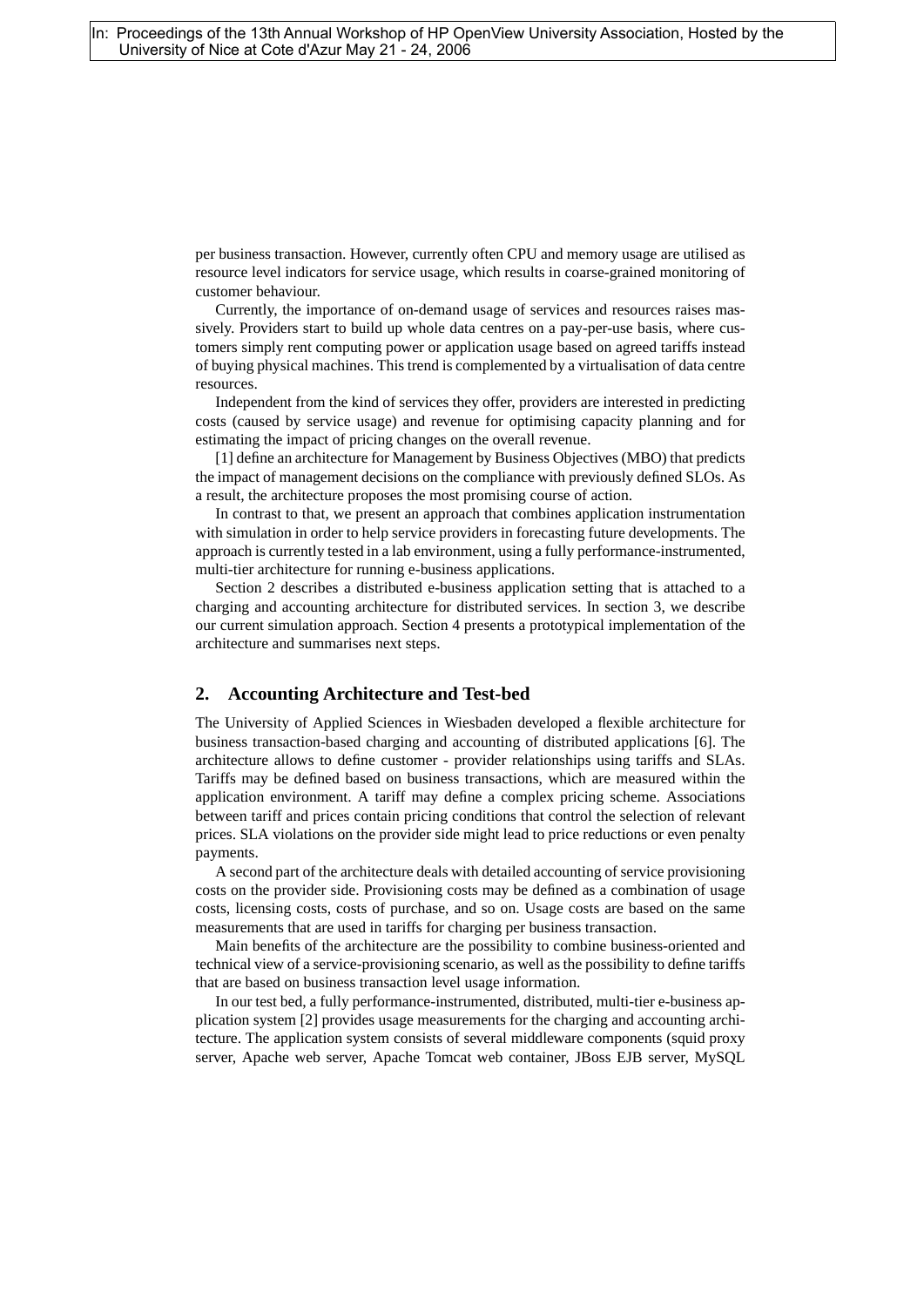DBMS), which have been performance-instrumented using the Open Group Application Response Measurement (ARM) API [4]. This instrumentation allows tracking of user requests through the multi-tier architecture by executing fine-grained performance measurements.

For this work, the concrete accounting architecture and the instrumented e-business application are used as a case study. In principal, the approach works with any application system that provides the necessary instrumentation.

## **3. The Simulation Approach**

Figure 1 depicts the general architecture of our simulation approach. Service providers may analyse current costs and revenue based on the measurements performed in the production system while operating the service. This is displayed in the upper part of figure 1. These production system measurements allow a very limited prediction of future scenarios.



**Figure 1:** Overview of the system simulation approach

To allow service providers to perform a detailed analysis of cost and revenue progression and prediction, we developed simulation models for customers and services based on the real production system. The simulation models are used to generate usage information for the measurement repository (depicted in the lower part of figure 1). The accounting system should be a copy of the one used in the production system. To provide realistic results, simulated application system entities are calibrated using historical measurements from the real system. This link between a real production system and the simulation is the main advantage of our approach, compared to other simulation approaches (e.g., [5]).

Some individual flows in an IT infrastructure or behaviours of separate entities in a simulation model can be described with a high degree of accuracy using a mathematical model for the whole system. For example, a server response time can be described using a probability distribution gained from statistical measurements. However, when talking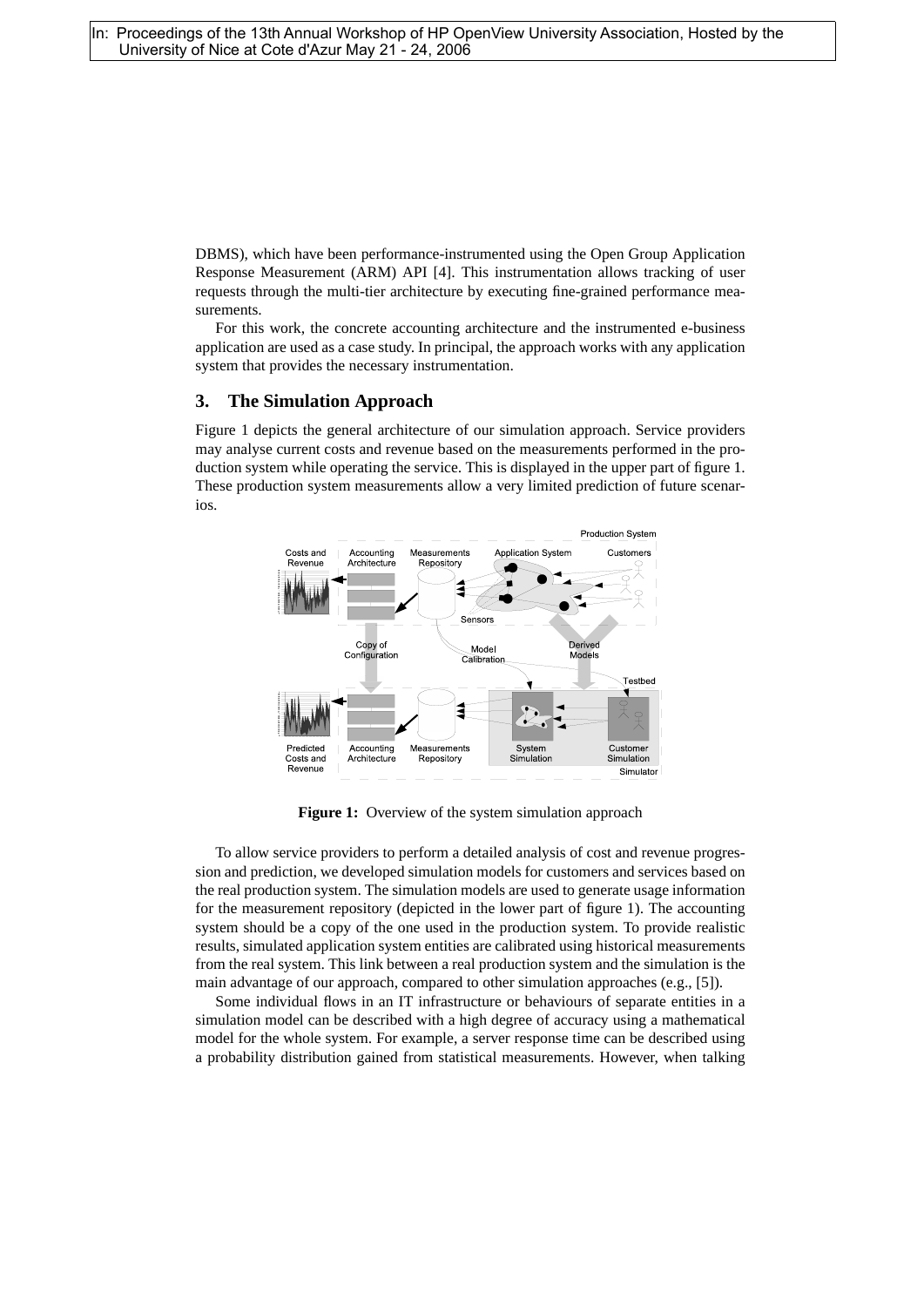about architectures with complex structures, interrelations and inner processes, it is impossible to create a single tractable mathematical model. We solved this problem using simulation as this provides the ability to create a virtual computer-based representation of the entire architecture.

When the service provider is contacted by customers in order to establish a relationship, the customer is registered with the accounting architecture. Periodically the service provider triggers the generation of customer bills, and delivers the bills to the customers. In case a customer terminates the relationship, the customer is unregistered again.

#### **3.1 Customer simulation**

The simulation represents customer behaviour in state machines (see figure 2 for an example). With a certain probability, customers do establish a customer-provider relationship with the service provider. A customer possesses a certain budget  $(B)$ , which is refilled once per month. Depending on the size of his budget and his satisfaction concerning response times, a customer performs a number of operations on the system, where the request rate  $(R)$  represents a customer's initial intensity of system usage. Once a month, the customer receives a bill from the service provider, which reduces the budget depending on the number of billable business transactions. Initially, a customer is in the normal state. If the number of SLA breaches  $(F)$  exceeds a certain percentage  $(k)$  of the last N requests (with  $N = 100$  in the example), the customer changes to the unsatisfied state and uses the new request rate  $\frac{R}{2}$ .



**Figure 2:** Example for a state machine representing a Customer

If the number of SLA breaches exceeds  $k\%$  for the next M requests (with  $M = 300$ in the example), the customer changes to the disappointed state. Otherwise he changes back to normal. If the customer is disappointed, he terminates the relationship with the service provider. To date, the model does not cover relationship termination due to better offers from competitors.

Variables, which currently influence the customer behaviour, are the probability of establishing a relationship, the customer's monthly budget, the request rate  $R$ , and the con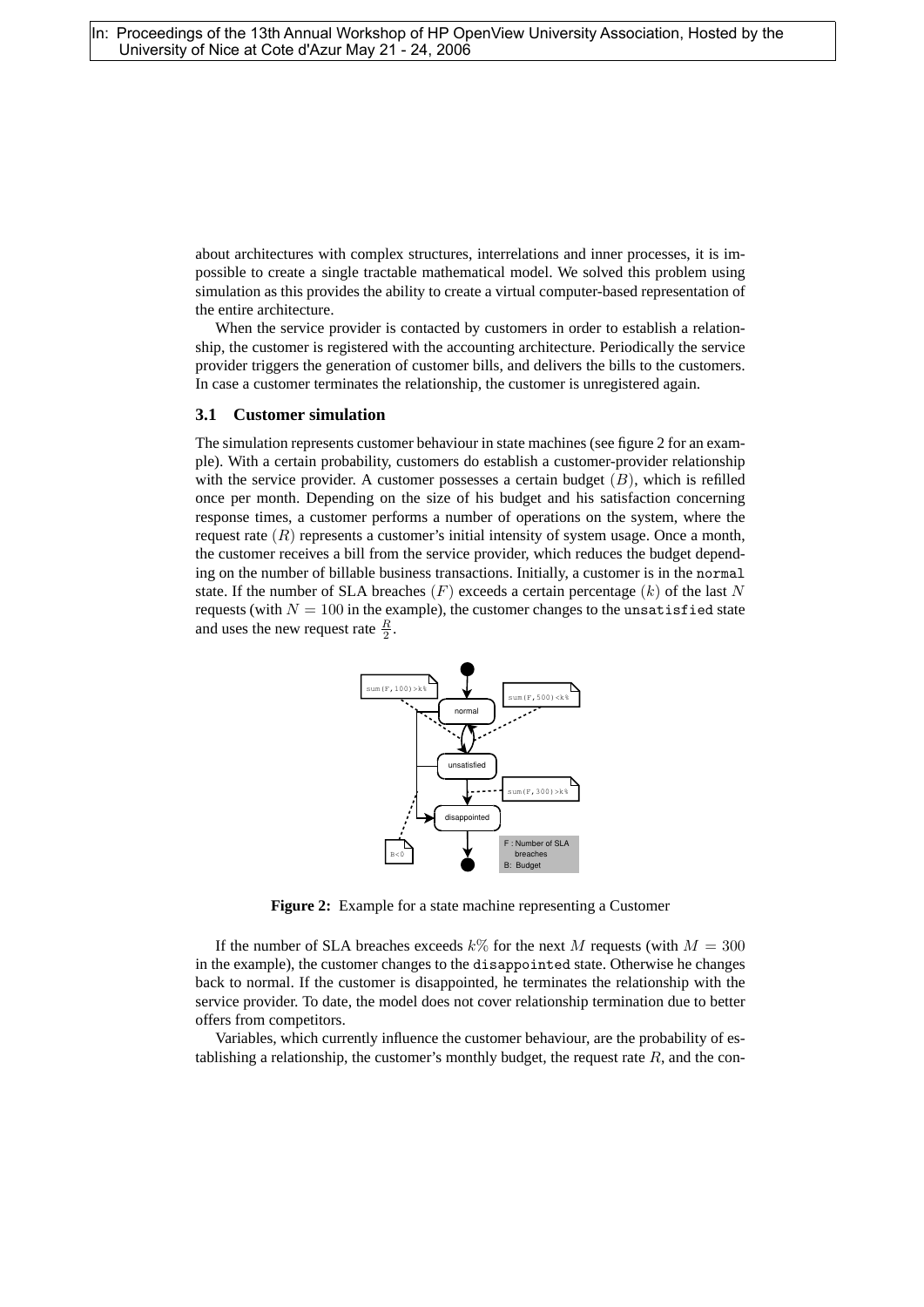stant  $k$  that represents the sensitivity to SLA breaches. Customer models may be refined based on customer behaviour statistics.

## **3.2 System simulation**

The system is invoked by customers and records system usage as generated measurement records in a repository. With a defined probability, the system fails to comply with the SLAs defined beforehand. In that case the customer's satisfaction decreases. The system behaviour currently can be customised as follows: probability of SLA violation in relation to load (requests per time period), average value and standard deviation for the generation of measurement information, as well as average increase and standard deviation for situations where SLAs are violated.

## **3.3 Model Calibration**

The simulator is calibrated using measurement data from the production system to be simulated. Customers are grouped into clusters, based on their system usage frequency. For each cluster, the request rate R and the budget B are set to the average values of that group. k is currently adjusted manually to reflect customers' behaviour in the real world system.

The response time behaviour of the simulation system is calibrated by measurements from the production system, from which the simulator interpolates response times for concurrent system access. As a default, the maximum number of concurrent requests is extracted from the production system measurements.

In order to check the appropriateness of the simulation settings, the simulator may be run in parallel to the production system, using the same settings and tariffs. However, periodical readjustments are necessary as the simulation model currently is still rather simple.

The main goal for this approach is to provide new possibilities for analysing *whatif?*-questions that cannot be answered based on historical usage-data alone. Examples for these questions are: *"How does the overall profit change when I increase the capacity of my services (faster response times vs. higher costs)?"* or *"How many customers can use a service without a significantly reduced QoS?"*. Users may modify simulator settings (concerning capacity, load, number and types of customers, sensitivity to SLA breaches, etc) or implement new tariffs in the accounting system in order to answer these questions.

# **4. Prototypical Implementation**

For a prototypical implementation we used the AnyLogic<sup>∗</sup> simulation engine to model the service provider, the application system, and customers, which interact to drive the accounting architecture from the simulator. AnyLogic was used, because it offers a wide range of modelling approaches including discrete, continuous and hybrid modelling, as well as stochastic and deterministic modelling and comes with a number of predefined libraries including a discrete event systems modelling library. The simulation engine sup-

<sup>∗</sup>See http://www.xjtek.com